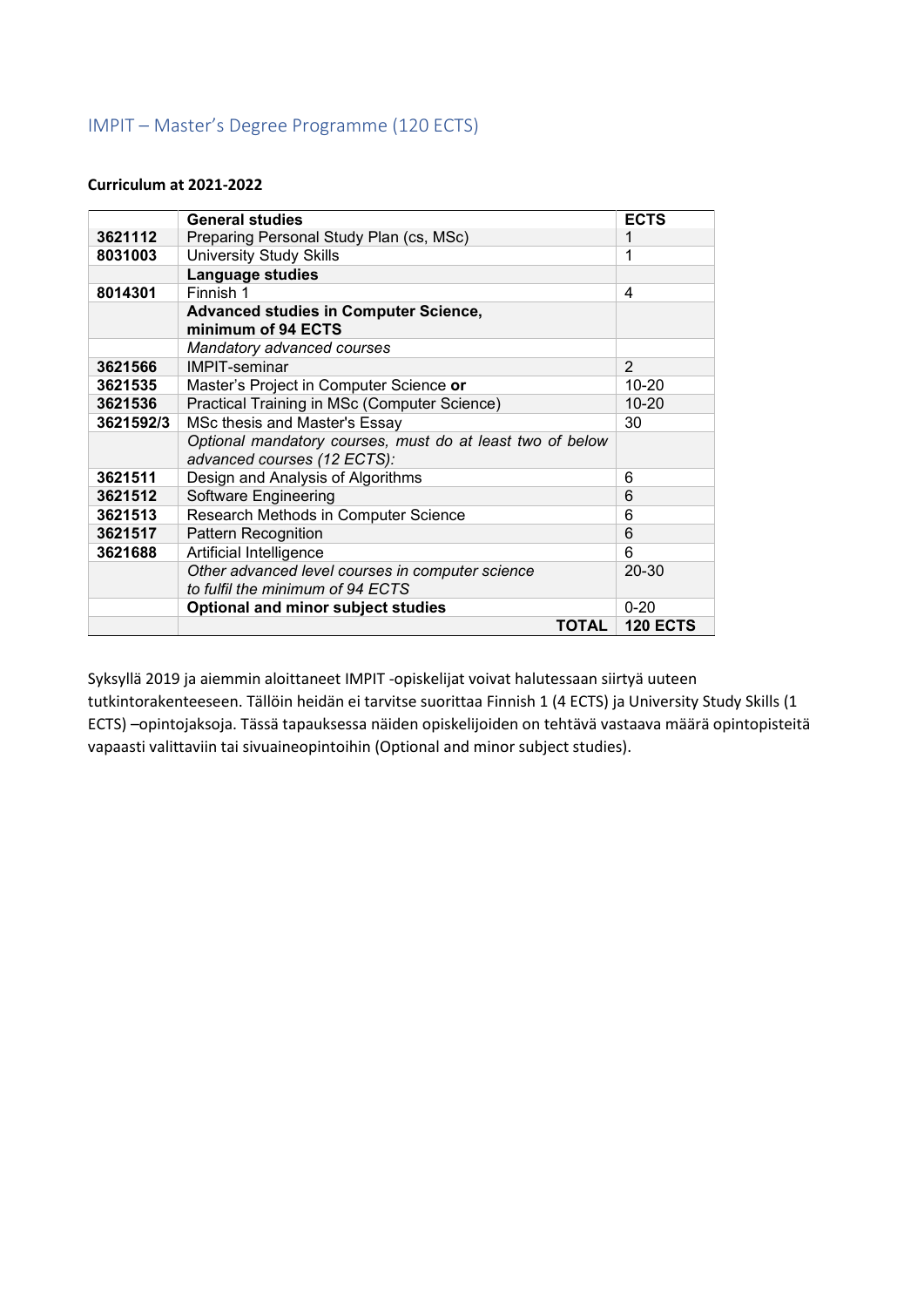TUT-UEF Double Degree MSc Program in Computer Science and Engineering (Toyohashi University of Technology and University of Eastern Finland), 120 ECTS

#### **Curriculum at 2021 – 2022 for a) students starting at UEF and for b) students starting at TUT**

# **a) for students starting at UEF ("Finnish" students), 120 ECTS**

|                       | <b>General studies 9 ECTS:</b>                                                                          | <b>ECTS</b>     |
|-----------------------|---------------------------------------------------------------------------------------------------------|-----------------|
| 3621112               | Personal study plan                                                                                     | 1               |
|                       | General non-computer science courses (incl. mandatory Ethics for<br>Researchers) (transferred from TUT) | 4               |
| 8013300 OR<br>8013328 | Advanced English Academic and Professional Communication                                                | $\overline{2}$  |
|                       | Freely selected courses (at UEF)                                                                        | $\overline{2}$  |
|                       |                                                                                                         |                 |
|                       | Advanced level studies in computer science 111 ECTS:                                                    |                 |
| 3621592               | Master's Thesis in Computer Science                                                                     | 30              |
| 3621513               | Research Methods in Computer Science                                                                    | 6               |
|                       | Presentation and debate for international students (TUT-UEF DD<br>seminar)                              | $\overline{2}$  |
|                       | Introduction to research and scientific literature                                                      | 3               |
| 3621535               | Master's Project in Computer Science                                                                    | 10              |
|                       | Elective advanced level computer science courses (from UEF)                                             | 20              |
| 3621536               | Practical Training in MSc (Industrial internship in computer science<br>in Japan                        | 12              |
|                       | Elective advanced level computer science courses (transferred from<br>TUT)                              | 12              |
|                       | Seminar for Computer Science and Engineering 1 & 2 (transferred<br>from TUT)                            | 10              |
|                       | Choose one of the following courses (6 ECTS):                                                           |                 |
| 3621511               | Design and Analysis of Algorithms                                                                       | 6               |
| 3621512               | Software Engineering                                                                                    | 6               |
| 3621688               | Artificial Intelligence                                                                                 | 6               |
| 3621517               | Pattern Recognition                                                                                     | 6               |
|                       | <b>TOTAL</b>                                                                                            | <b>120 ECTS</b> |

### **b) for students starting at TUT (Japanese students), 120 ECTS**

|         | <b>General studies 14 ECTS:</b>                                                                         | <b>ECTS</b> |
|---------|---------------------------------------------------------------------------------------------------------|-------------|
| 3621112 | Personal study plan                                                                                     | 1           |
|         | General non-computer science courses (incl. mandatory Ethics for<br>Researchers) (transferred from TUT) | 4           |
|         | Freely selected studies (may include English & university study<br>skills)                              | 4           |
| 2124908 | Cultural studies perspectives on Finnish culture                                                        | 5           |
|         |                                                                                                         |             |
|         | Advanced level studies in computer science 106 ECTS:                                                    |             |
| 3621592 | Master's Thesis in Computer Science                                                                     | 30          |
|         | Introduction to research and scientific literature                                                      | 3           |